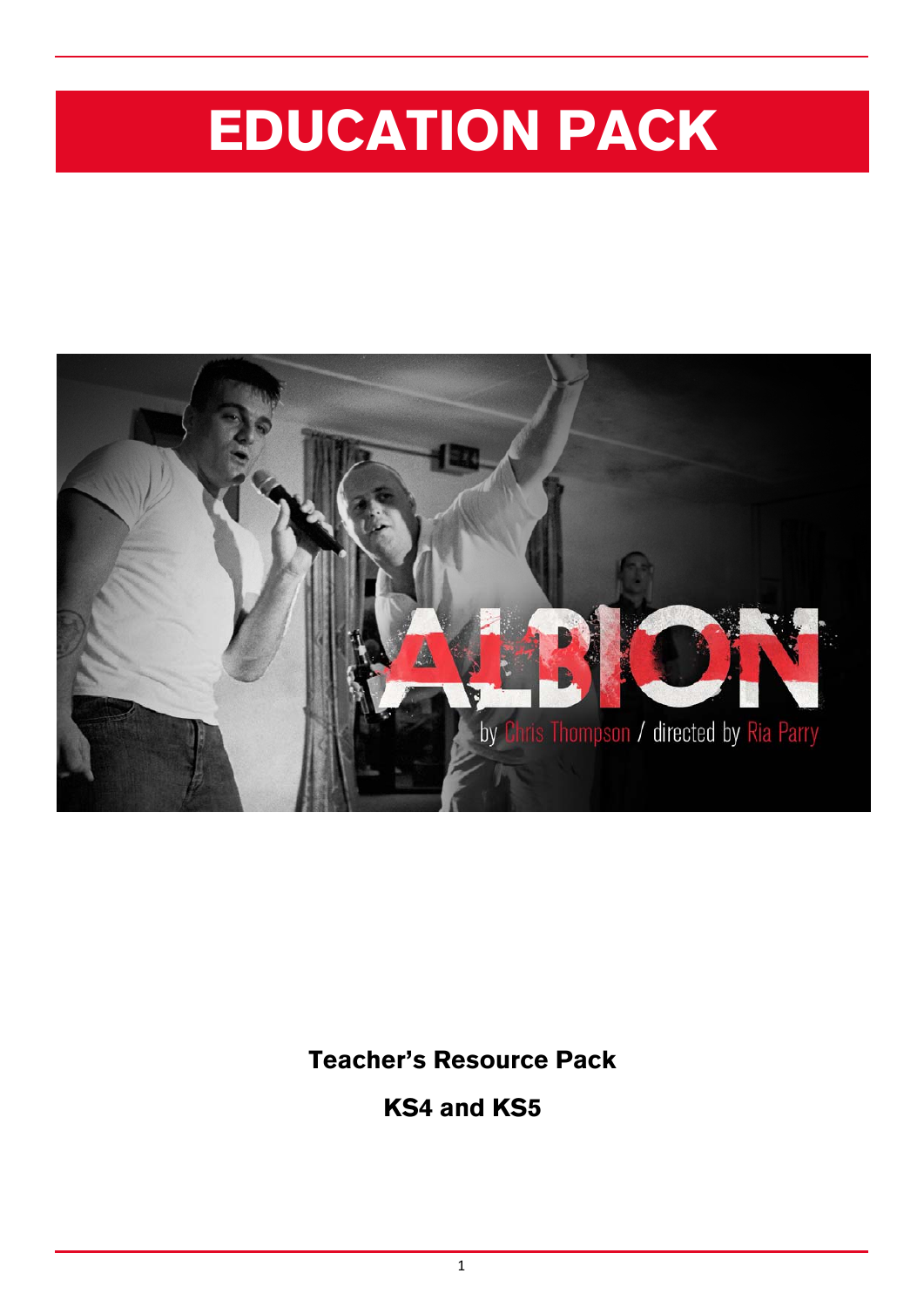# contents

| Teacher's Introduction                                    | 3         |
|-----------------------------------------------------------|-----------|
| Synopsis                                                  | 4         |
| Classroom Exercise: Reflecting on the production          | 5         |
| Historical Context: The far-right in Britain              | $6 - 7$   |
| Classroom Exercise: Building Character                    | 8         |
| Context: Immigration & Multiculturalism                   | 10        |
| Classroom Exercise: Responding to the world around<br>you | 11        |
| <b>Context: Political Theatre</b>                         | $12 - 13$ |
| Interview with the Playwright, Chris Thompson             | $14 - 18$ |
| <b>Assistant Director Interview</b>                       | $19 - 21$ |
| <b>Essay Questions</b>                                    | 22        |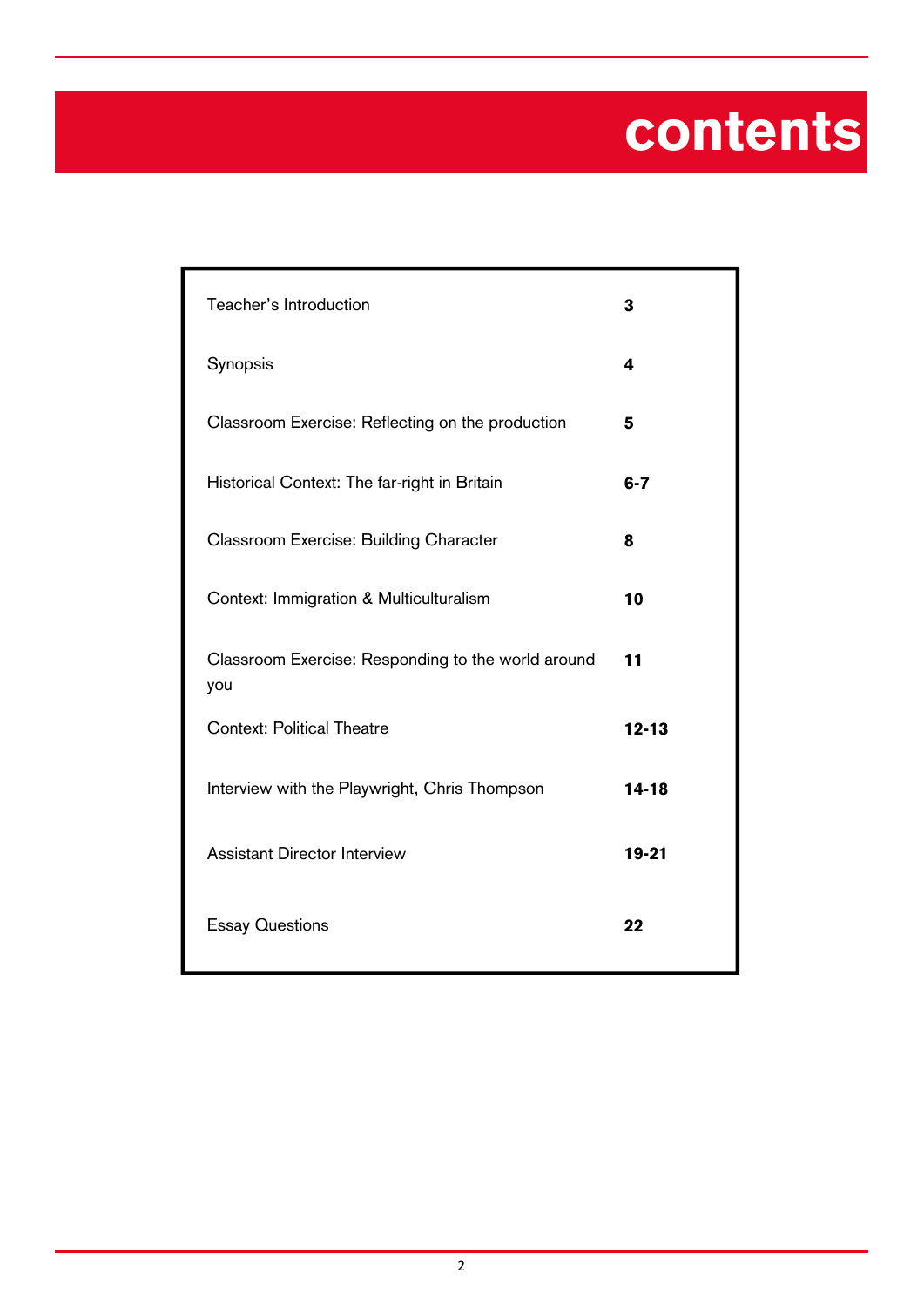# introduction

#### "God bless this country, God bless karaoke and God save the Queen"

Chris Thompson's explosive new play examines the turbulent rise of the new far right in modern day Britain. When they embrace diversity, just how far can the far right go?

This resource pack has been produced to support learning for students at KS4 and KS5 who have seen or are about to see this production at the Bush Theatre.

The resources, research and information in this study pack are intended to enhance your understanding of *Albion* and to provide you with the materials to assist students in both the practical study of this text and in gaining a deeper understanding of this new play. This includes historical context, interviews with the writer and assistant director of the play and exercises and discussion points that have been devised to unpack the play's themes and stylistic devices. All the activities featured in this pack can be delivered easily in the classroom to provide a creative and invaluable resource for students.

Albion successfully links KS4 students to a number of areas highlighted in the National Curriculum, including:

- History
- Politics
- Music
- English Literature
- Drama and Theatre Studies

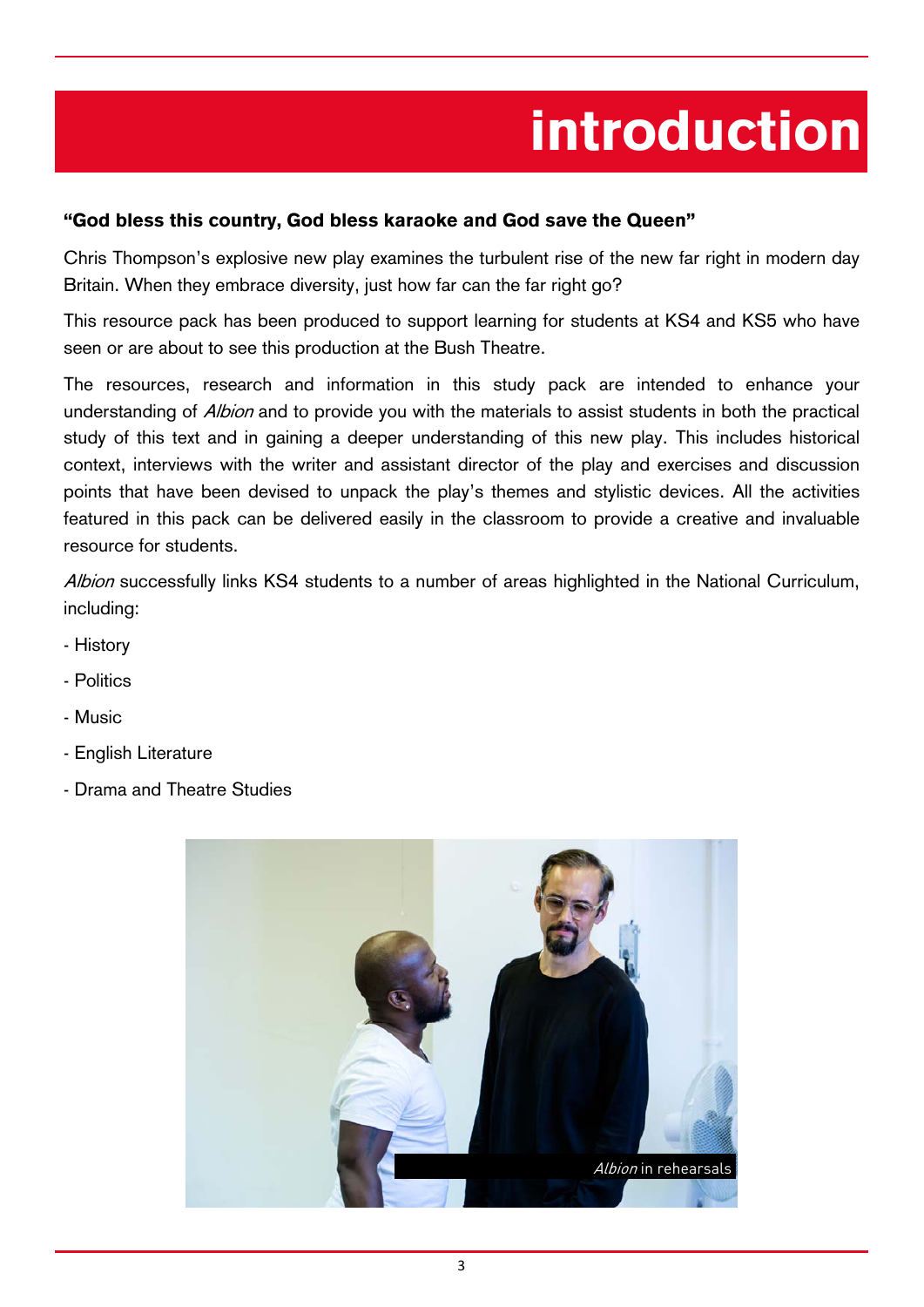## synopsis

The narrative, which jumps and shifts backwards and forwards in space and time, focuses on the EPA (English Protection Army) a small, far right organisation led by Paul Ryman, landlord of The Albion pub. Paul's brother is Jayson, a young gay man who runs the karaoke night at The Albion and who is embarking on a relationship with Aashir. When Aashir questions Jayson's involvement with the EPA, Jayson insists he only takes part to keep his brother happy and to "make up the numbers".

When Paul and Jayson's sister Poppy, a soldier serving in Afghanistan, is killed by Muslim extremists, Paul makes a renewed effort to raise the profile of the EPA to convince the public that they are legitimate political party and not the hooligans that they are portrayed as in the media. He enlists the help of Christine, a social worker who becomes disillusioned with the system she works for and who is publicly vilified and sacked when a scandal revealing the abuse of young white girls by Asian men comes to light, and decides to run for Mayor of Tower Hamlets.

Jayson's relationship with Aashir is strained as their differing views of the war in Afghanistan lead them to have a bitter fight. Jayson becomes more involved with EPA activities following Poppy's death which pulls them further apart.

Kyle Johnson, Poppy's fiancé and one of the few (if not only) black members of the EPA, gets frustrated with Paul's attempts to make the EPA more mainstream and, together with Jayson, stages a coup, overthrowing Paul to take over the EPA. Paul is also betrayed by Christine, who publicly announces on live TV that she is no longer working on Paul's campaign and that she too is running for Mayor of Tower Hamlets.

In the play's final scenes, we discover that Christine has beaten Paul in the election. Aashir makes a romantic gesture at The Albion's karaoke night in a last ditch attempt to save his relationship with Jayson – when this fails, they have a vicious fight and Aashir leaves him. Jayson is left alone on stage, devastated, angry and more involved with the EPA than ever before.

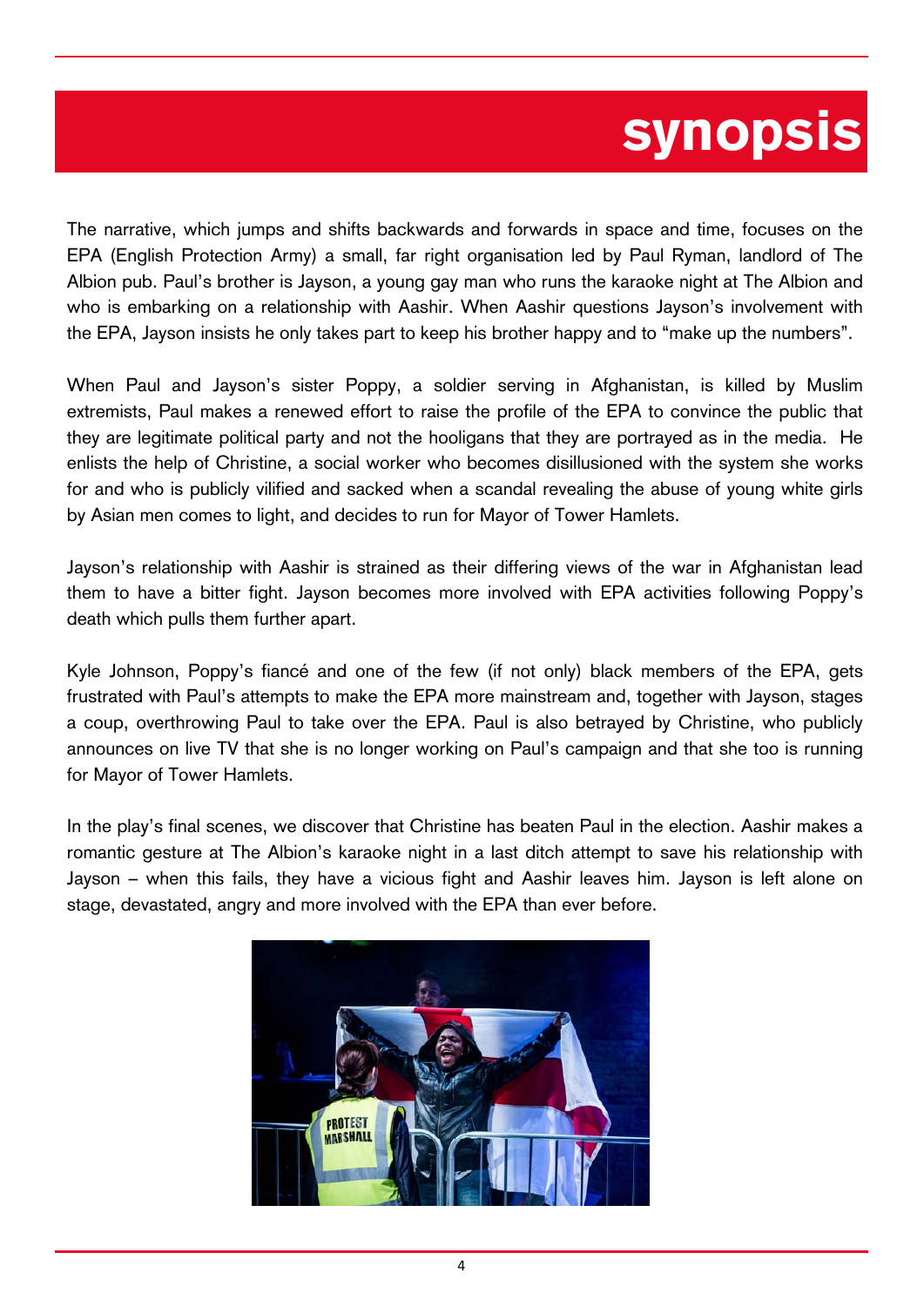## classroom exercise

### Reflecting on the production

Curriculum links: Drama, Art & Design, Music Time: 20 minutes Materials: Flipchart paper and pens

Use this exercise to get your students responding to work that they have seen onstage. This tool enables students to respond to any piece or dance, theatre or live performance that they have seen.

Organise the class into groups of 4 or 5 and give each group a large sheet of paper and some pens. Write the name of the production on the whiteboard, then assign each group an area of the production to explore including:

- The set
- Acting
- Lighting
- **Directing**
- **Costume**
- Music and Sound

Each group should write their chosen area of the production as a heading on their flip chart paper. Each group then has five minutes to brainstorm thoughts and comments around their assigned area of the production, noting them in a spider diagram on their flip chart paper. After five minutes each group must pass their paper onto the next group and repeat this process until the every group has commented on all areas of the production listed by the class.

These sheets can then be photocopied and handed out. You could also put the sheets up in the classroom for inspiration when discussing the production.

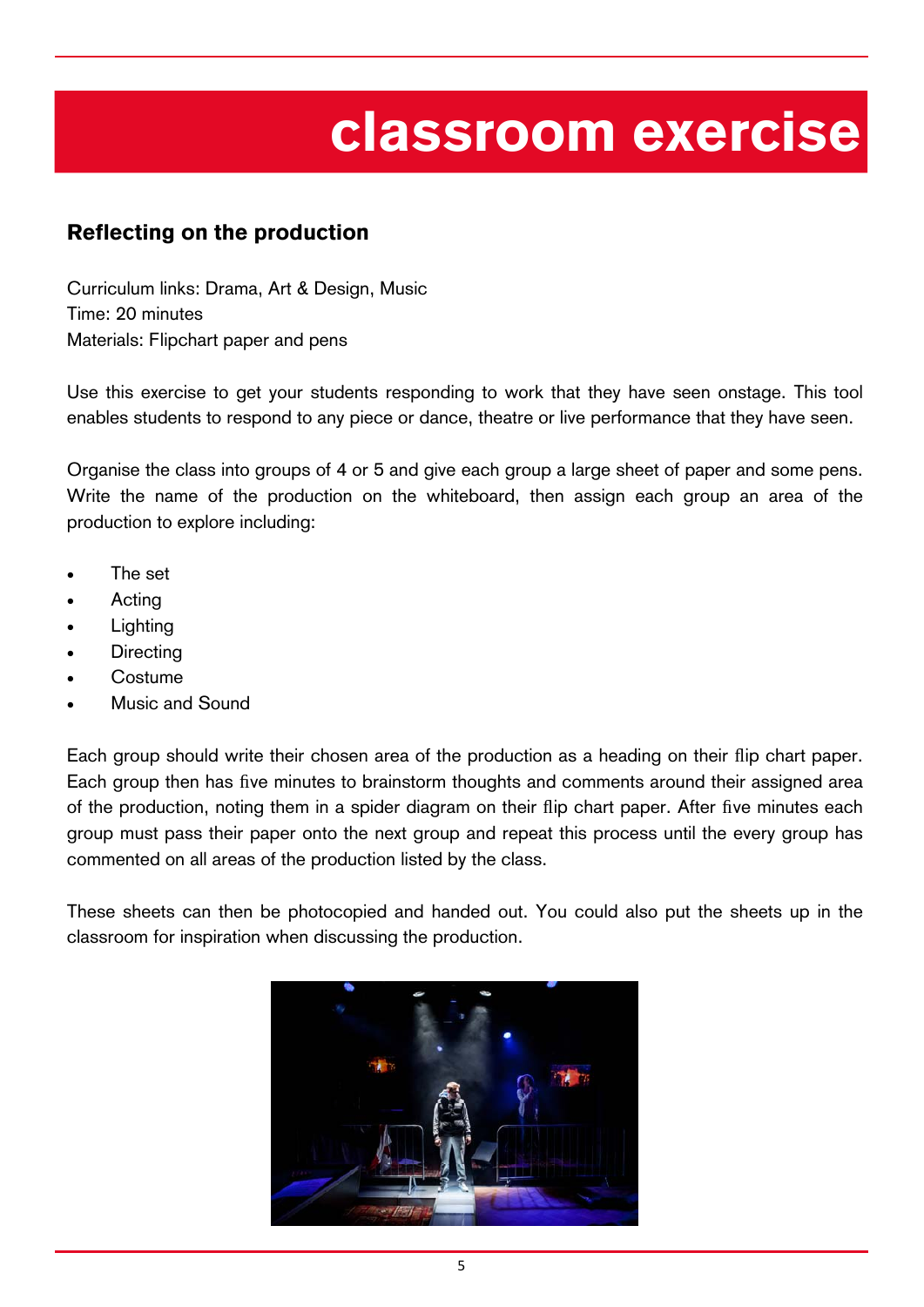# historical context

### The history of the far-right in Britain

#### Far right politics are characterised by the following viewpoints:

A focus on tradition Authoritarianism Anti-immigration policies Extreme nationalist and racist views

**Supremacism:** a belief that certain individuals are groups are innately superior to others, with the support of segregation between these groups

The British far right rose out of the fascist movement. In 1932, Oswald Mosley founded the British Union of Fascists, which was banned during World War II. A leading figure in this movement, Arthur K. Chesterton then went on to form the League of Empire Loyalists in 1954, which campaigned against the dissolution of the British Empire and against non-white immigration into Britain. A number of splinter groups, who wanted to become more political, formed, including the British National Party who then became the National Front (the NF, formed in 1967), who fought against immigration to the UK and who were known for their rallies, which often ended in race riots. The NF became the largest far right party in Britain but never won representation in parliament.

The key policy that the National Front fought for was the compulsory repatriation for all non-White immigrants, as well as a total ban on any further non-White immigration into Britain. The National Front still exist today but their popularity has severely declined.

#### The far right today

Today the far-right is dominated by two main groups: the British National Party (the BNP) and the English Defence League (the EDL).

The BNP was reformed in 1982 from the merging of several smaller political parties. As well as antiimmigration policies, the party advocates the reintroduction of capital punishment and opposes same -sex marriage, multiculturalism and what it perceives as the Islamification of the UK. BNP membership is prohibited for people of certain occupations, including teachers and police officers.

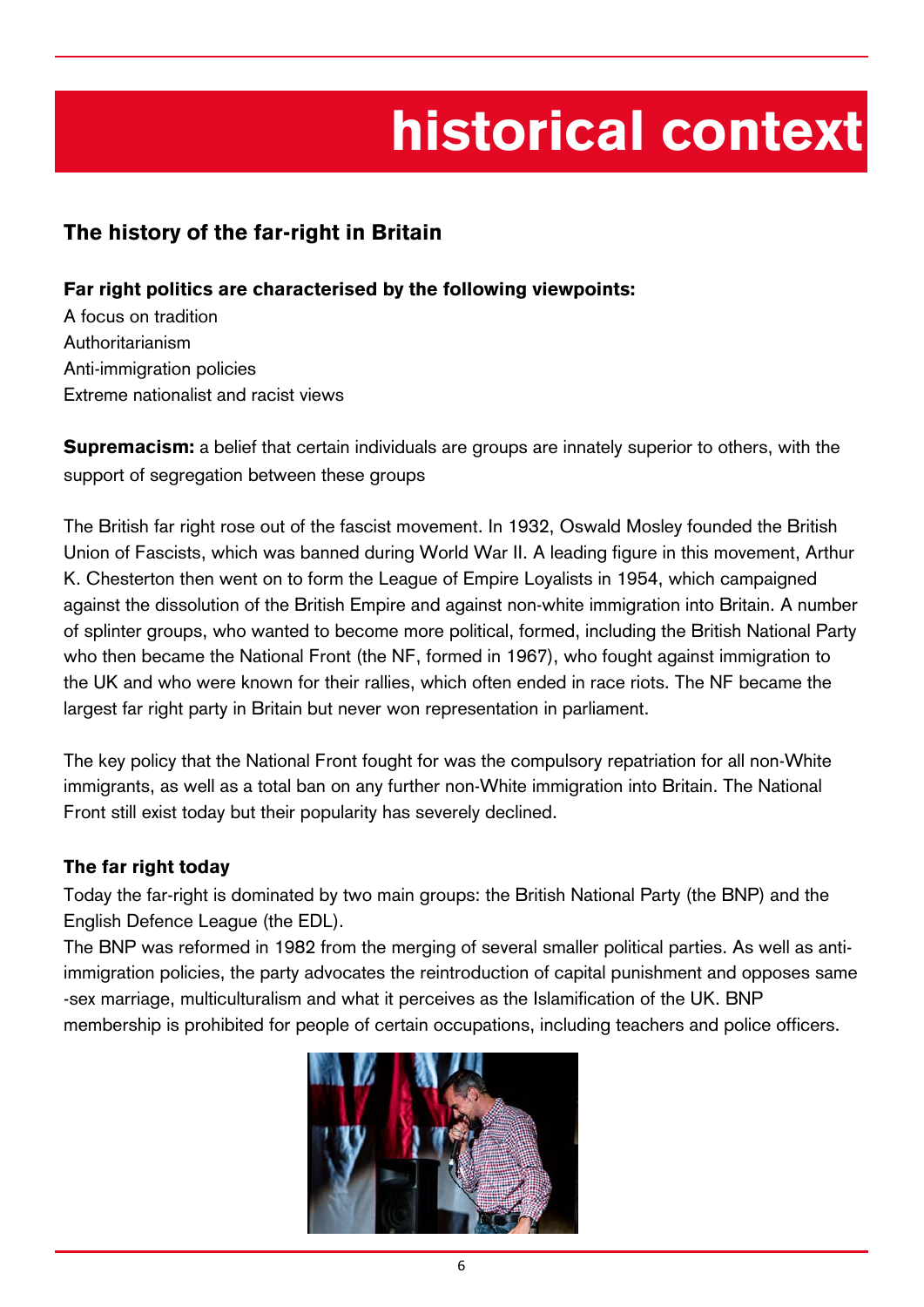# **historical context**

A breakthrough in 2008-2009 led to the BNP holding over fifty local council seats, winning a seat in the London Assembly and having leader Nick Griffin and Andrew Brons elected as Members of the European Parliament (MEP). After failing to secure a seat at the 2010 General Election, the BNP has declined in membership and a number of breakaway groups have been formed. In 2014, Griffin lost his MEP seat and the party all but two of its councillors.

The English Defence League was set up in 2009 to protest against what it sees as the spread of Islamism and Sharia in Britain. There is no formal membership to join but estimates say there are up to 35,000 active members in the UK. The group states that its aim is to demonstrate peacefully, though many of their demonstrations have led to street violence and arrests.

Unlike other far-right groups, the EDL takes great pains to state that they are opposed to racism and that they are proudly multi-ethnic and multi-religion. The group has separate Jewish, youth, women's, LGTB and Sikh divisions who are small but active. The MP Jon Cruddas described them as "a dangerous cocktail of football hooligans, far-right activists and pub racists".

#### Further links:

BNP: history of the far right in Britain: http://www.telegraph.co.uk/news/politics/6408915/BNPhistory-of-the-far-right-in-Britain.html

"The rise of Britain's far-right": http://www.irr.org.uk/news/the-rise-of-britains-far-right/

"On the march with the English Defence League's Jewish Division": http://sabotagetimes.com/life/on -the-march-with-the-english-defence-leagues-jewish-division/

The English Defence League LGBT division: the dark side of the rainbow

http://lgbthistorymonth.org.uk/the-english-defence-league-lgbt-division-the-dark-side-of-the-rainbow/ Mixed race woman on EDL march in Grantham says group "are like family"

http://www.granthamjournal.co.uk/news/local/mixed-race-woman-on-edl-march-in-grantham-saysgroup-are-like-family-1-5895196

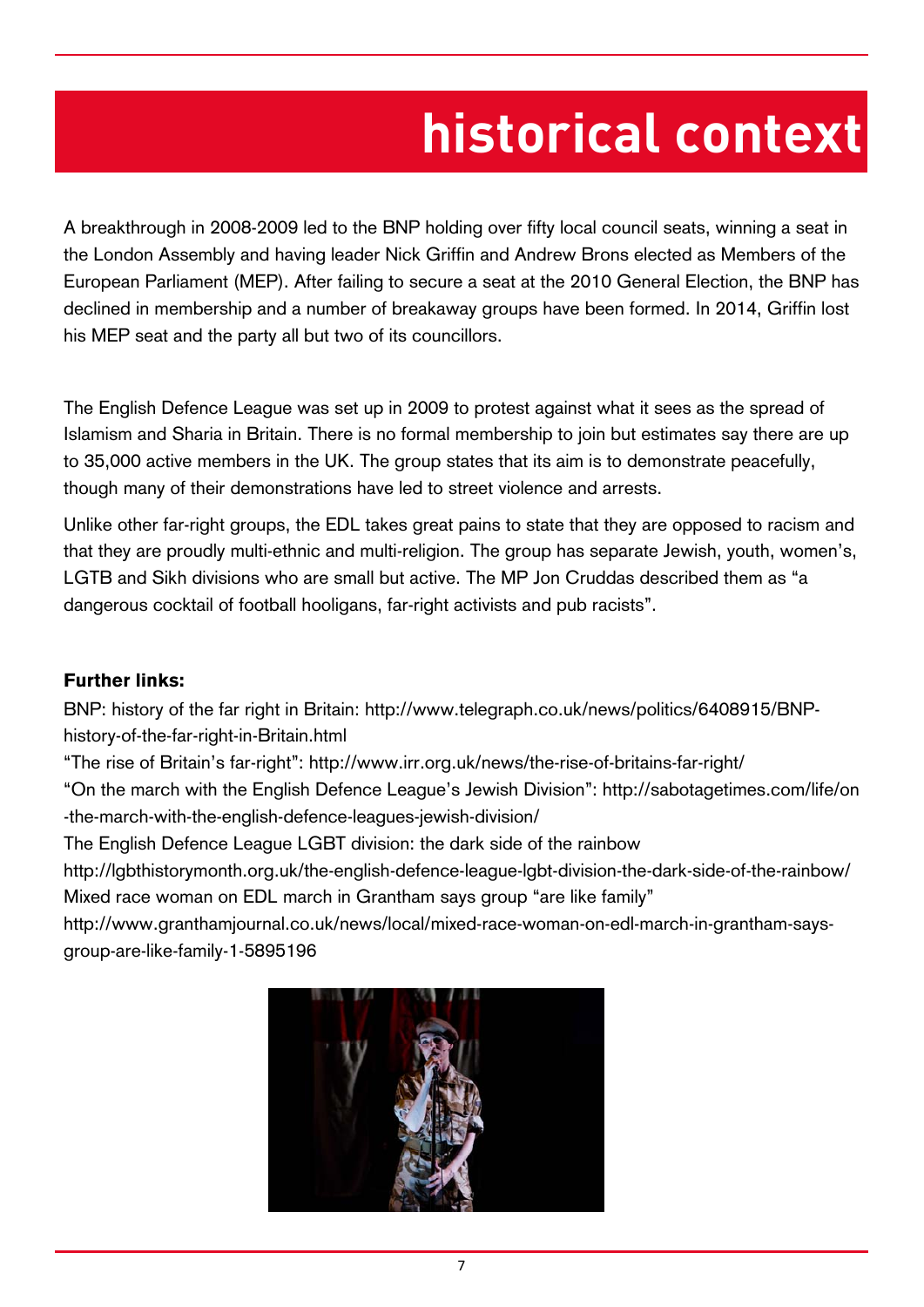## **classroom exercise**

### Building character

Curriculum links: Drama, English, Film, Media Studies Time: 30 minutes (plus optional extension exercise) Materials: Pens and paper

The characters in *Albion* express extreme political views that are both far from the mainstream and held by only a minority of people. Actors, writers and artists often have to engage with and attempt to understand characters with views and opinions that are very different and sometimes even abhorrent to them, in order to develop a well-rounded and complex performance.

Ask each student individually to pick a character from *Albion* that they feel is different to them and think about how they might approach their portrayal of such a character. Ask them to think about:

Research

Building a backstory

Different approaches they could take – how might a Brechtian actor differ from a Method actor in preparing this role, for example?

In groups, ask students to hot seat each other in their characters. Lead a discussion on their experience of portraying these characters and what strategies they might need to do employ as actors to develop them further.

**Extension exercise:** ask the students to spend the next week undergoing each of the strategies they have mentioned during the discussion and revisit the hot-seating the following week – did the students feel that some strategies worked better than others in helping their performance.

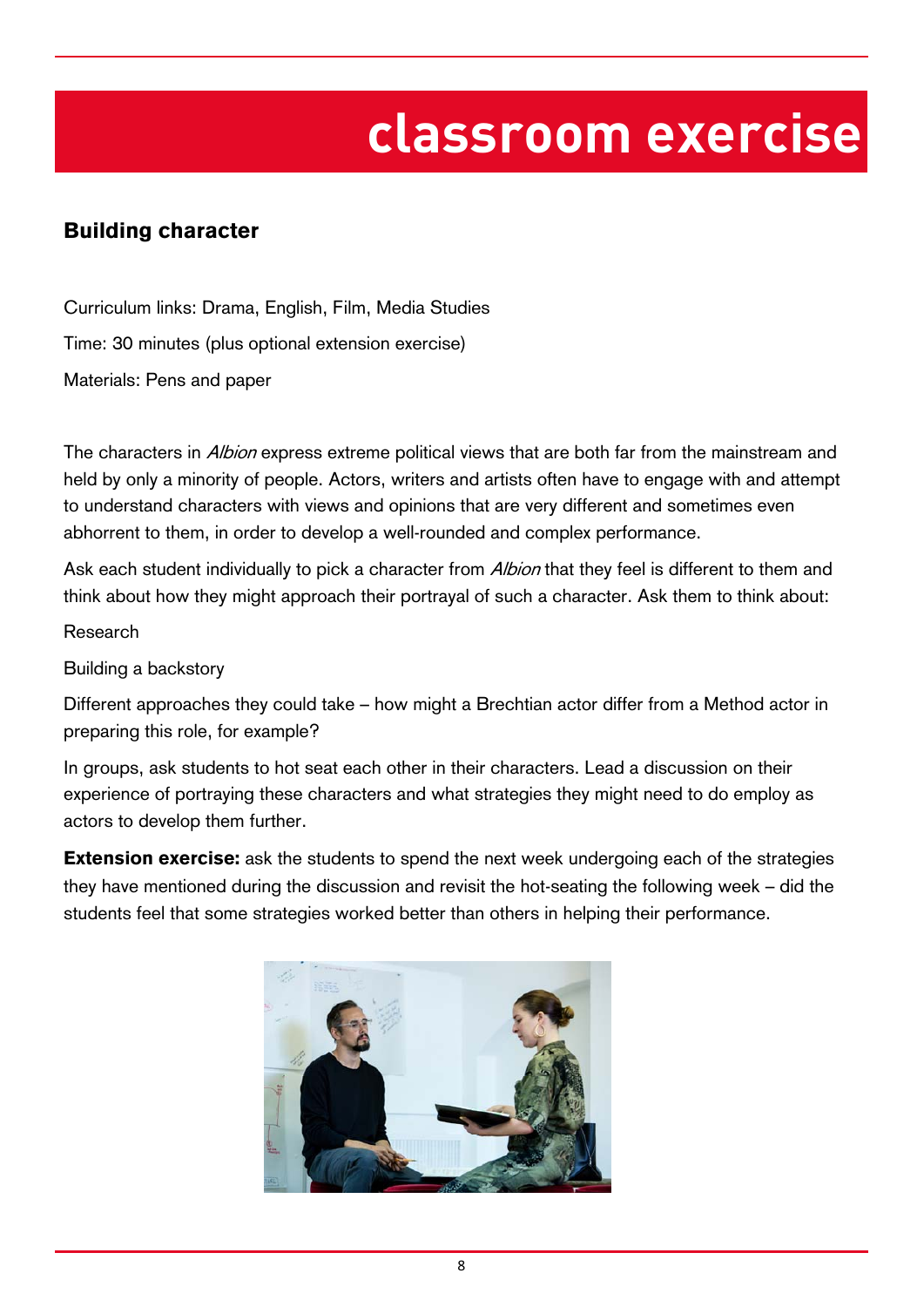## **context**

### Immigration & Multiculturalism

Since the end of the Second World War there have always been high levels of immigration to the UK.

In 1948 the British Nationality Act was passed, allowing 800 million subjects in the British Empire to live and work in the UK without a visa. Many immigrants arrived from the West Indies and Poland and they were able to fill a gap in the labour market that had been created due to the war.

Mass immigration continued in the 1950s and so did the racial prejudice and violence that many of these immigrants suffered. In 1962, the Commonwealth Immigrants Act was passed, which required migrants to have a job before they arrived or to be able to fill a specific need in the labour market. In 1968 an amended to this act was passed, requiring immigrants to have a "substantial connection with the United Kingdom".

In 1968 the Conservative MP Enoch Powell made an infamous speech known as the 'Rivers of Blood' speech. In this speech, Powell strongly criticised immigration and talked about what he perceived as the negative impact of non-white immigration into the country. He advocated the voluntary re-emigration of immigrants back to their country of birth. The speech caused a political storm; other politicians and newspapers denounced him and Powell was later sacked from his post as Shadow Defence Secretary. Immigrants reported that they felt the levels of racial abuse they suffered increased as a result of the speech.

Since the 70s, the levels of immigration have fluctuated. Citizens of member states of the European Union (which the UK is a part of) are given the right to free movement between member states. With the expansion of the EU in 2004 this led to an increase in immigration from Central and Eastern Europe.

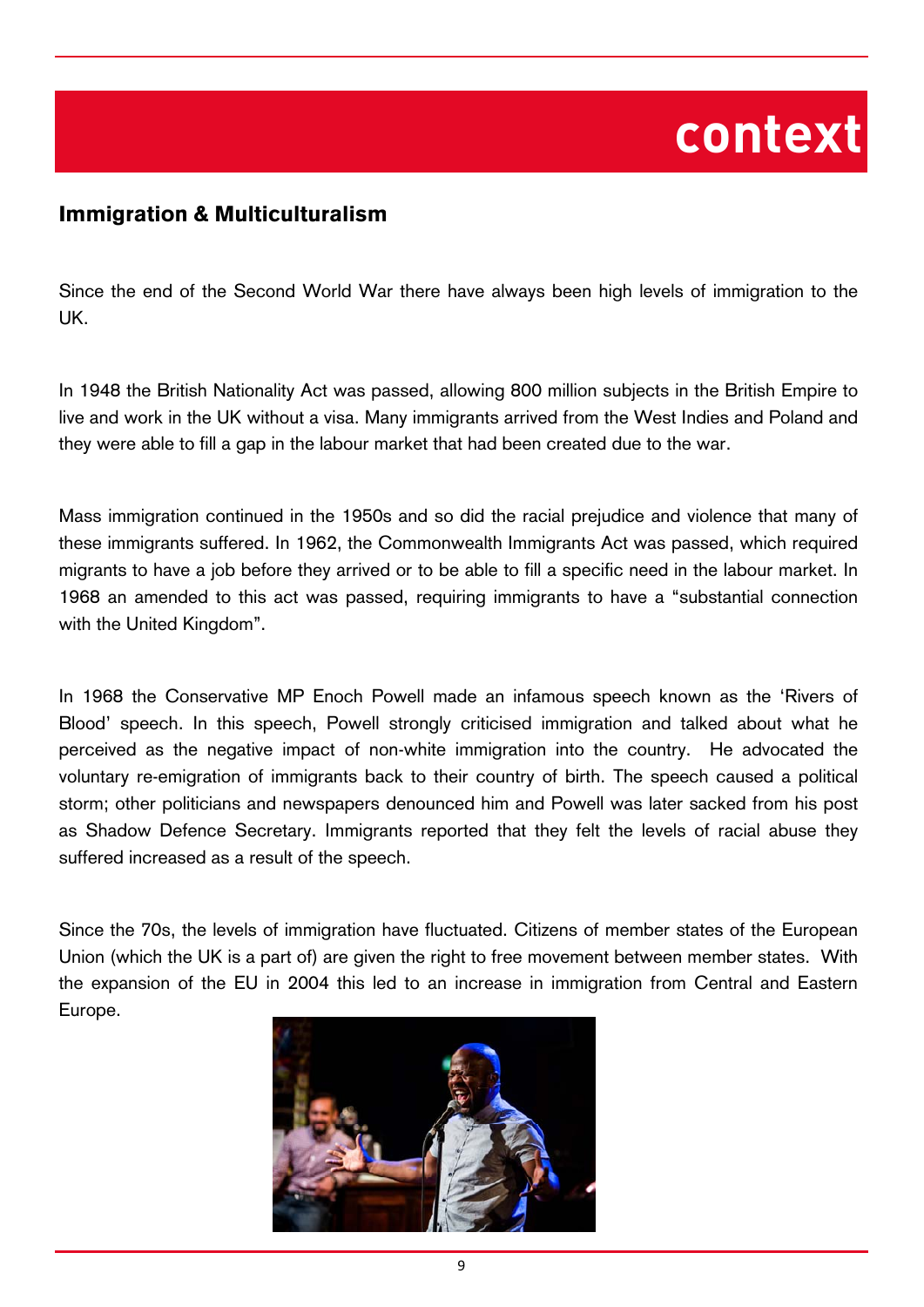## **context**

#### Multiculturalism – what is it?

Multiculturalism is defined in the Oxford English Dictionary as "The characteristics of a multicultural society; (also) the policy or process whereby the distinctive identities of the cultural groups within such a society are maintained or supported". However, it has become a strongly politicised term that means different things to the different people who use it. Those who see multiculturalism as a positive thing describe it as "a multiracial and multi-ethnic Britain at ease with its modern identity" (Sunny Hundal, journalist) Those who are against multiculturalism argue that it has led to "immigrants establishing completely separate communities in our cities. This has led to honour killings, female genital circumcision and the establishment of sharia law" (Lord Carey, former Archbishop of Canterbury).

#### Hear the different sides of the debate:

#### For

"Multiculturalism has won the day. Let's move on": http://www.theguardian.com/ commentisfree/2013/apr/22/multiculturalism-won-uk-move-on

"We're all in this together: How Leicester became a model of multiculturalism (even if that was never the plan…)":

http://www.independent.co.uk/news/uk/this-britain/were-all-in-this-together-how-leicester-became-amodel-of-multiculturalism-even-if-that-was-never-the-plan-8732691.html

#### Against

"A multicultural hell hole that we never voted for":

http://www.express.co.uk/comment/columnists/leo-mckinstry/443677/A-multicultural-hell-hole-thatwe-never-voted-for

"Multiculturalism has brought us honour killings and Sharia law, says Archbishop":

http://www.telegraph.co.uk/news/worldnews/middleeast/syria/11053646/Multiculturalism-hasbrought-us-honour-killings-and-Sharia-law-says-Archbishop.html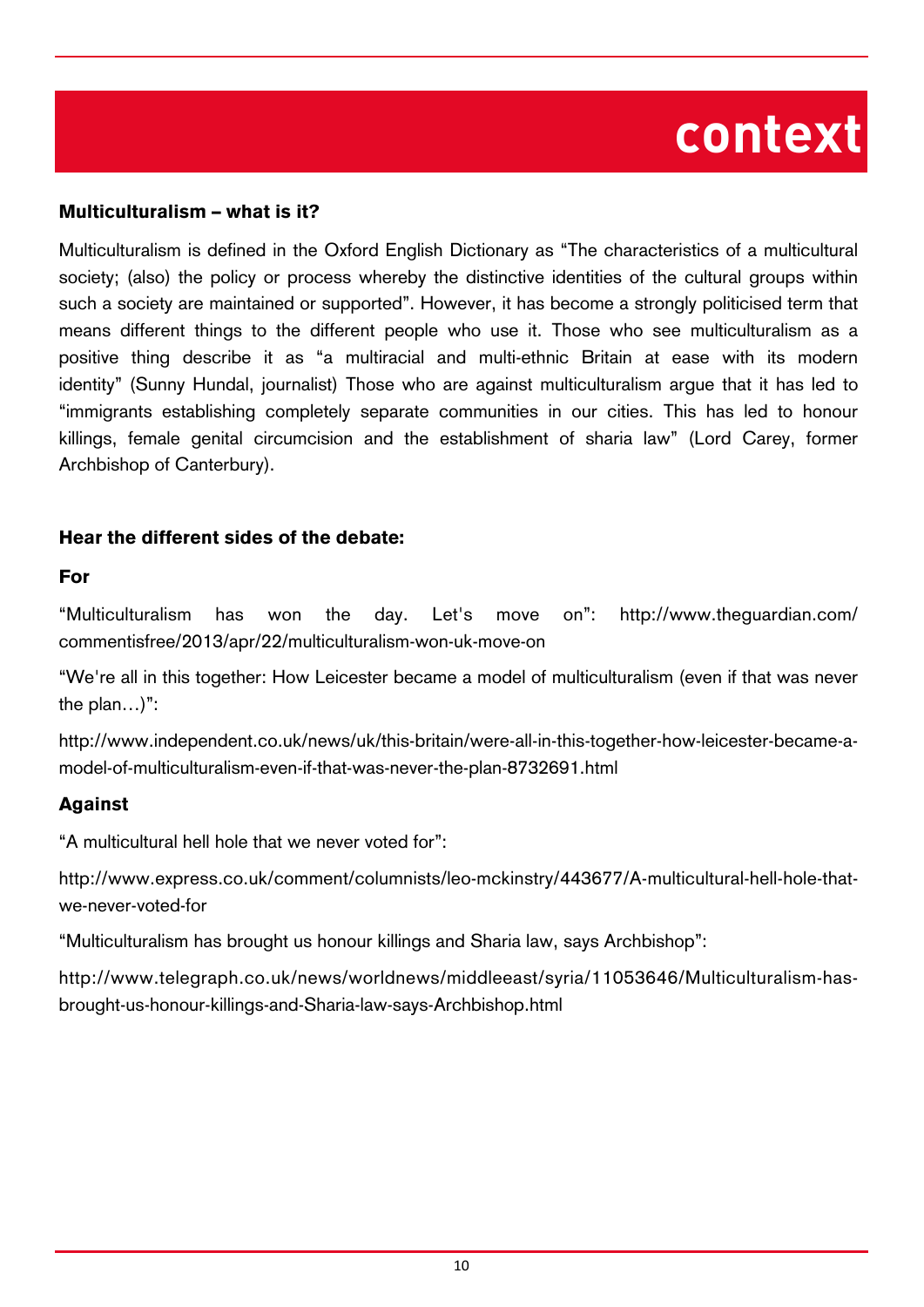## **classroom exercise**

### Responding to the world around you

Curriculum links: Politics, History Time: 25 minutes (plus optional extension exercise) Materials: Newspapers

The plot of *Albion*, although focusing on a fictional political party and fictional characters, responds very clearly to issues and news stories occurring in British Society today (and across Europe).

Stack a pile of newspapers from the past few days in the middle of the room. In small groups, ask students to look through the newspapers and choose one news story to create a rapid-response, 5 minute semi-improvised piece of drama. The story they choose can be a large-scale world news story, or a small, quirky story mentioned in only a few lines.

Get each group to show their work and lead a discussion on the potential opportunities and pitfalls of responding quickly to real-life news stories:

What is missing from the story that isn't represented in the newspaper story?

What might be the other side to the story that needs to be uncovered?

What impact does fictionalising a story have compared to portraying the real-life people and situations?

Extension exercise: ask students to work over the course of the week to research in greater depth their story and prepare and present a new version of their rapid-response piece at the next class.

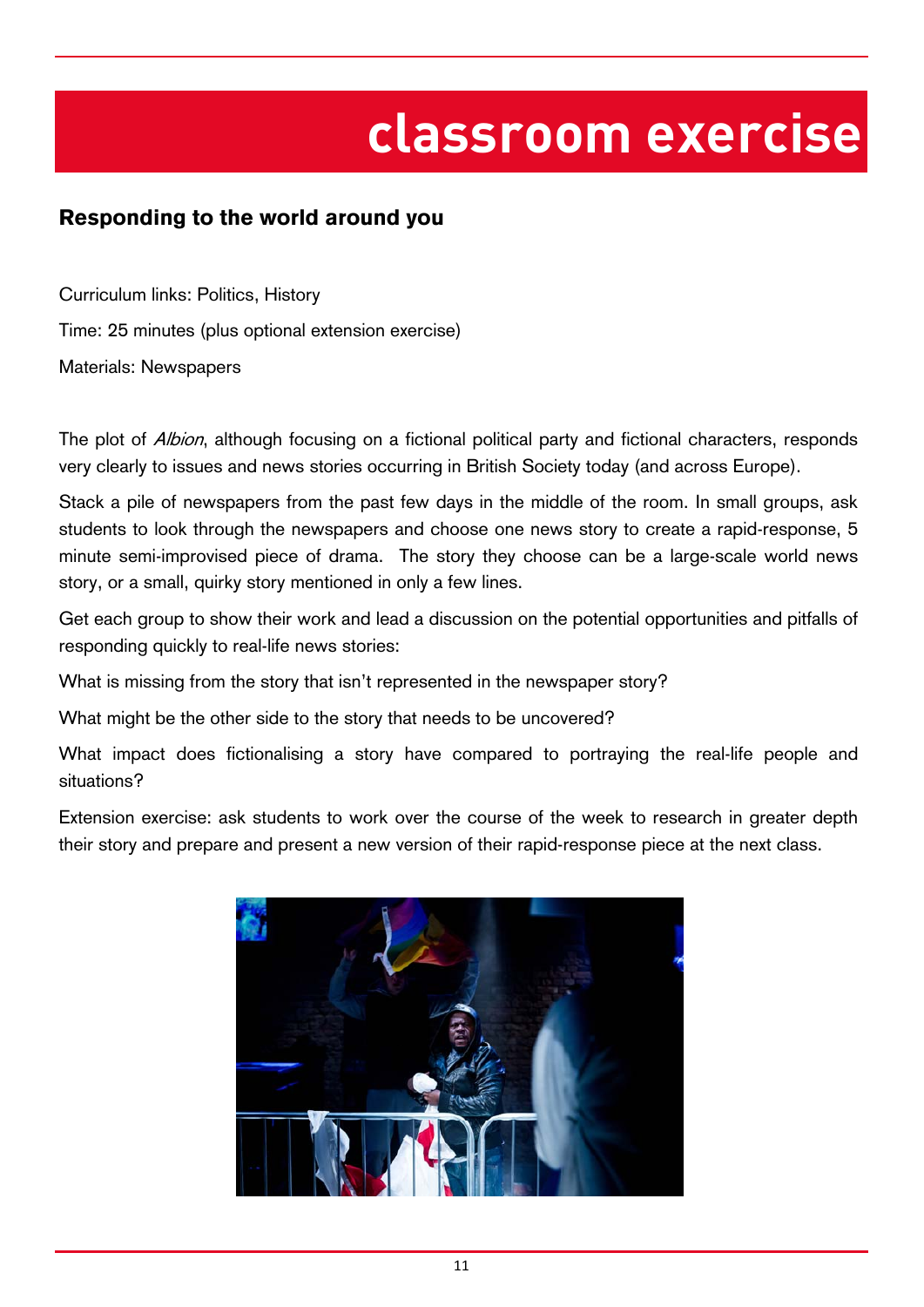## **context**

### Political Theatre

#### Ancient Greek Theatre

Political theatre dates back as far as Ancient Greece. Theatre played a major role in Ancient Greek society and was a forum whereby the most important political issues could be explored. Ancient Greek Theatre is where political satire was first developed - comedies would often poke fun at politicians and well-known figures of the day.

#### **Shakespeare**

Shakespeare is often described as a political playwright. During the Elizabethan era a playwright who did not please Queen Elizabeth could face dire consequences and plays were often censored. Despite this, Shakespeare's plays, whilst not being overtly political, still included themes of political leadership, the lust for power, class and hierarchy.

#### Brecht

Bertolt Brecht was known for saying: "Art is not a mirror with which to reflect reality but a hammer with which to shape it".

Brecht was strongly conscious on the political and social potential of the theatre and developed a style of theatre known as "epic theatre". The key aspect of this style of theatre was the alienating effect, or Verfremdungseffekt. He strongly believed that the audience watching a play must be active, always aware that they are watching a play, and distanced from the action and his techniques for achieving this included actors breaking the fourth wall, playing multiple characters, and non-realistic stage design. From Brecht, audiences should not experience theatre as a form of escapism but be able to view and comment upon what they are watching in an objective and rational way.

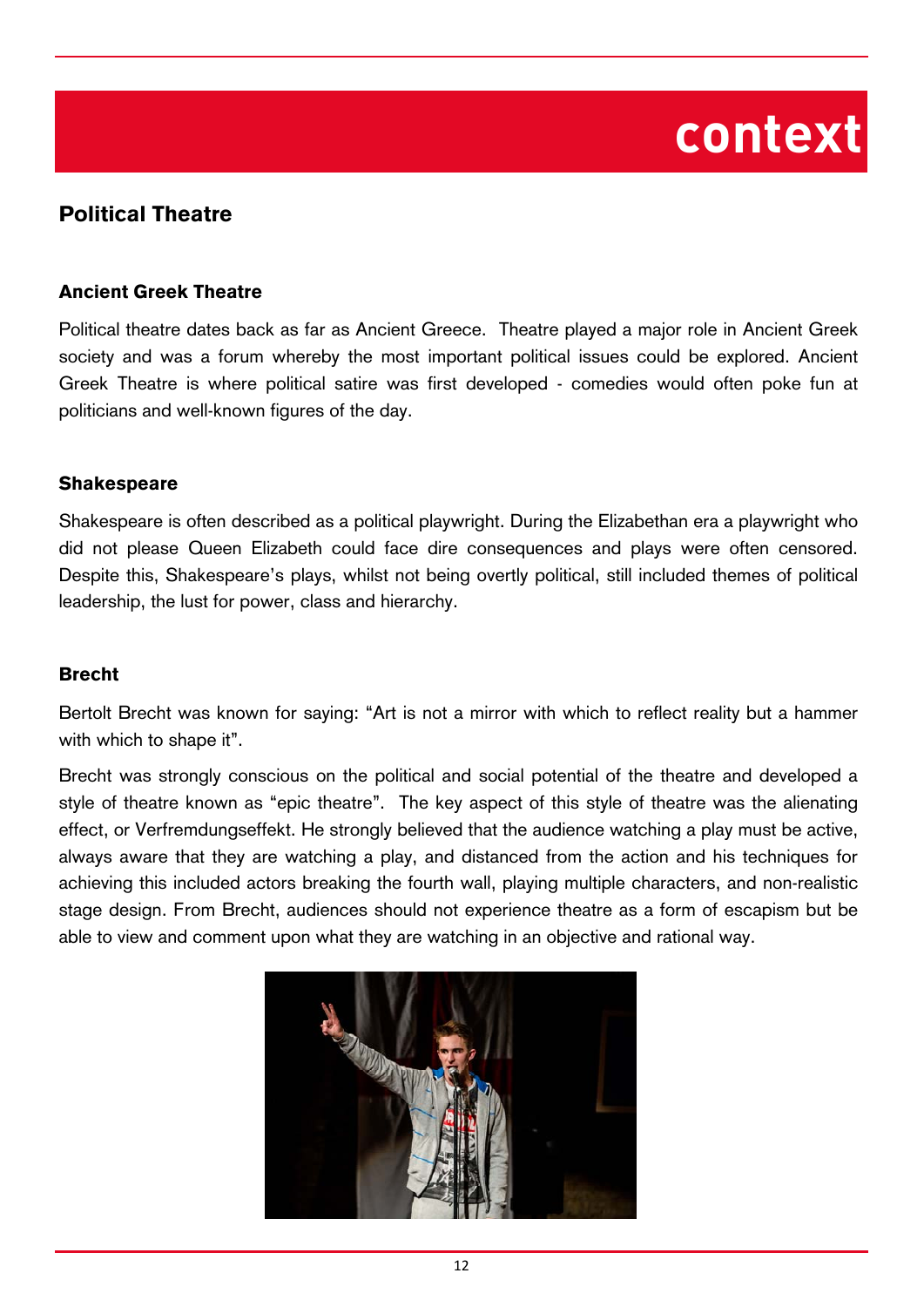## **context**

#### Boal

Augusto Boal developed Brechtian techniques further into the Theatre of the Oppressed. Like Brecht, he wanted to transform audiences from passive spectators to active participants, turning them into what he called "spect-actors". A key feature of his work was Forum Theatre: in this type of theatre the audience members can stop a performance in the middle of a scene and suggest different actions for the actors to carry out on stage in an attempt to affect the outcome of the scene. Forum theatre is often used today in educational or participatory theatre settings as a way of encouraging people to discuss social issues.

#### Kitchen-sink realism

This was a genre of social-realist play that emerged in Britain in the 50s and 60s that depicted the lives of the working class in a completely new and radical way. The first example of this sort of play was John Osborne's Look Back in Anger. Kitchen sink plays were gritty and realistic, often set in poor areas of Northern England and dealt with issues of social alienation and the difficulties of working class life. The protagonists in these plays were referred to as "angry young men"

#### What role does political theatre have today? Read more:

"How political theatre changed its tune": http://www.theguardian.com/stage/theatreblog/2012/ jun/06/political-theatre-changed-its-tune

"Political theatre's final curtain":

http://www.independent.co.uk/arts-entertainment/theatre-dance/reviews/political-theatres-finalcurtain-6281993.html

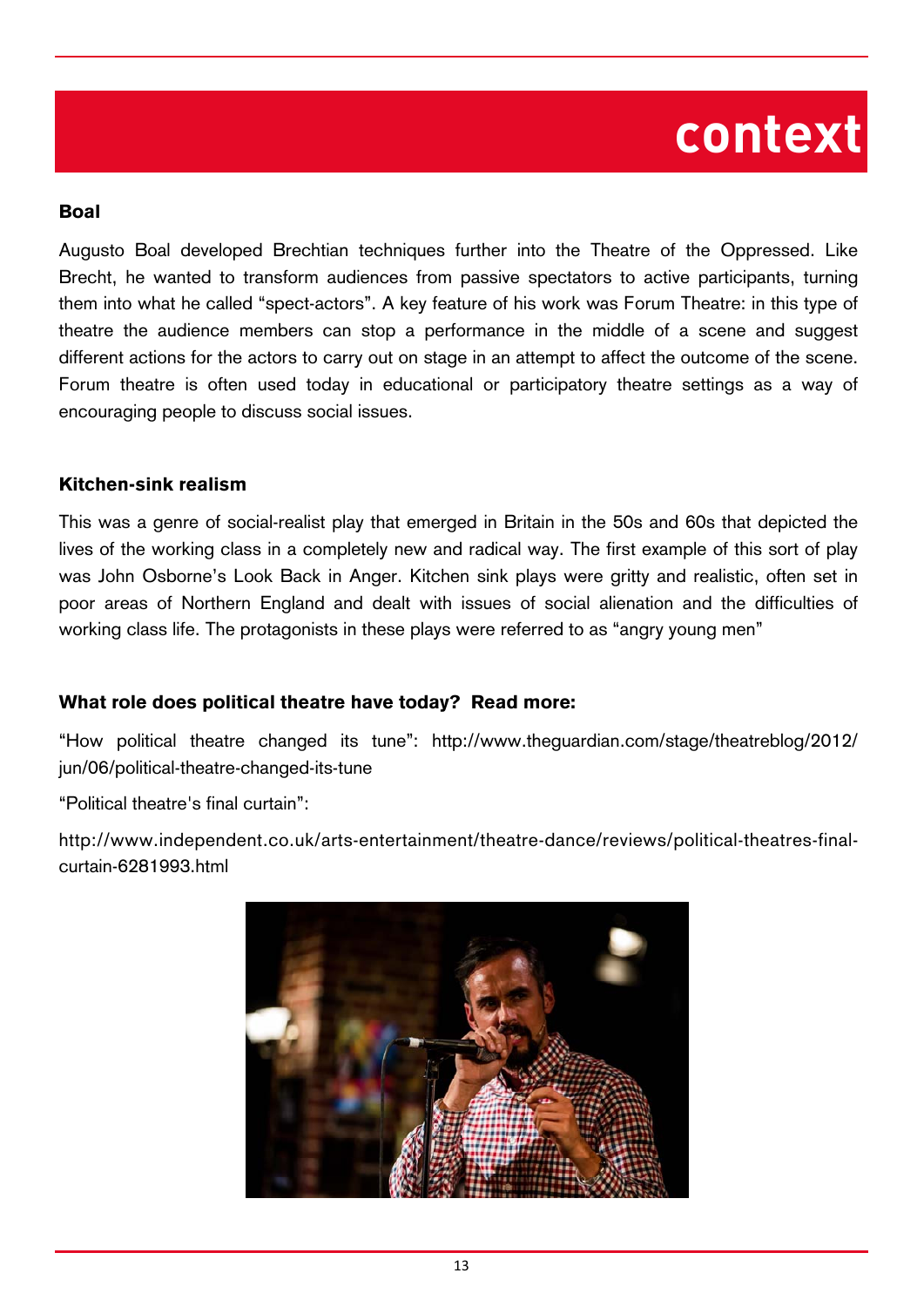### What was your inspiration for writing Albion?

I was watching footage of a far right demonstration and saw an LGBT rainbow flag amongst the protest flags and placards. My perception of far right groups and parties up to that point where that they were intolerant of all difference but when I did some digging I made some fascinating discoveries about how the far right are



learning a language of "diversity" in order to make their message more palatable. They are showing themselves to be "inclusive" and campaigning against single issues. The far right is also evolving very quickly. We can look to Greece and France at the moment for examples of what the far right is capable of. I also wanted to write a play that asked whether the political left needs to take any responsibility for the rise of the far right in the UK.

### You said before that you want to provoke an 'argy-bargy' in the audience - what are your hopes in terms of an audience reaction to this play?

The audience is at the forefront of my mind when I write. I think very carefully about the experience it will have when it watches the show. I don't believe in controversy for the sake of controversy but I do believe that theatre can and should ask difficult questions of its audiences without it feeling preachy or like a lecture. I think theatre should be OK with how messy our lives can be as humans. I like showing characters at their best and at their worst and often they are doing both at the same time.

I hope that there are lots of different reactions to this play: it would be a shame if we all came out feeling the same thing. I always enjoy theatre more when I have a complicated reaction to the characters I see on stage, so I hope people look at the character behind the politics and seek to understand where certain political views come from. You might not agree with some of the characters on stage, or indeed you might, but I think it's important to look at the whole person, not just their political views.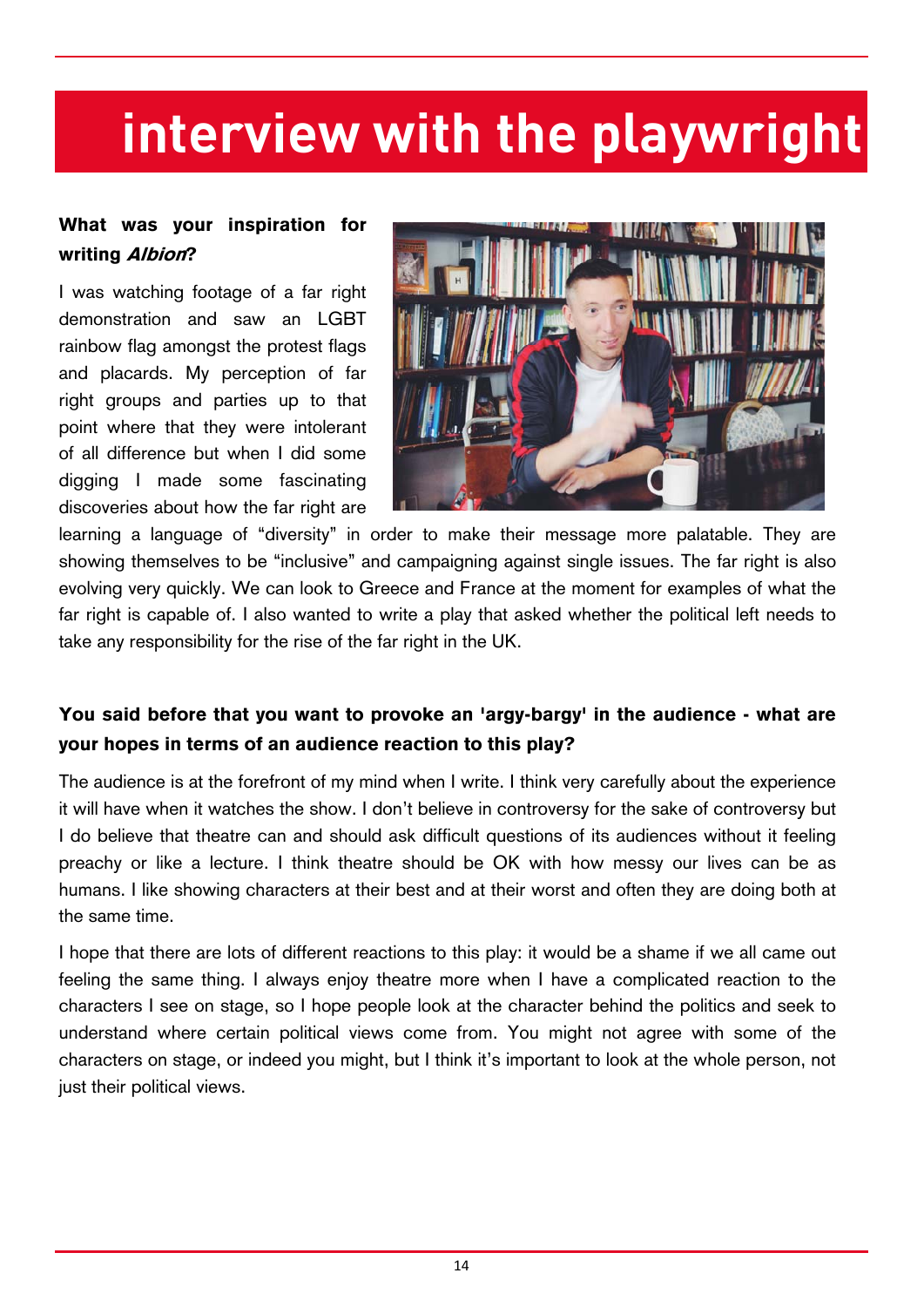A lot of theatre is boring or too long: that's a fact. I don't believe it is OK to treat an audience like it is stupid. The structure of *Albion* is disjointed (for quite a few reasons) but what I hope is that the audience has a more rewarding night at the theatre because it has been kept on its toes and unexpected things have happened.

#### Do your own political views influence the topics you write about and if so, how?

I'm sure they do but I have tried very hard to hide my political views with this play. I think knowing the playwright's political stance weakens the political story on stage. Theatre tends to be more comfortable with liberal views. I hate going to the theatre and being force-fed the writer's views. For example, we go and watch a liberal play saying how bad the far right are then we come out feeling smug and superior. I can't handle that. Surely it's more interesting, scary even, to come face to face with views that aren't your own without the writing passing judgment on those views. Theatre should give you something to grapple with, not a pat on the back for being nice.

I don't think everything I write will be as explicitly political as this, but I do hope that I write well enough to present complicated issues without judging my characters.

### Why did you choose to tell this story through theatre? Do you think political theatre can be a catalyst for change?

You can tell any story you want in theatre. I chose this one because karaoke as a device is very theatrical, and I wanted to write something political while I still cared about politics.

I'm still undecided about what theatre can and can't do in terms of changing people's opinions or attitudes. On its most basic level, theatre must be about transformation. You should leave feeling different to when you went in. Whether that means you're now going to go out and vote, or vote differently, then I don't know, but I think to begin with theatre should involve some sort of transformation from its audience. I'd be interested to know whether people feel this play has changed them in anyway. It may not have, that's OK. My intention is not to make people see the world in the same way I do, that would be arrogant, but I don't think it does us any harm now and again to have our perception of the world challenged. I hate it when you go to the theatre and it's so boring you've forgotten about it by the next morning. I hope my writing lasts longer in people's memories: even if it's just a line, or an image.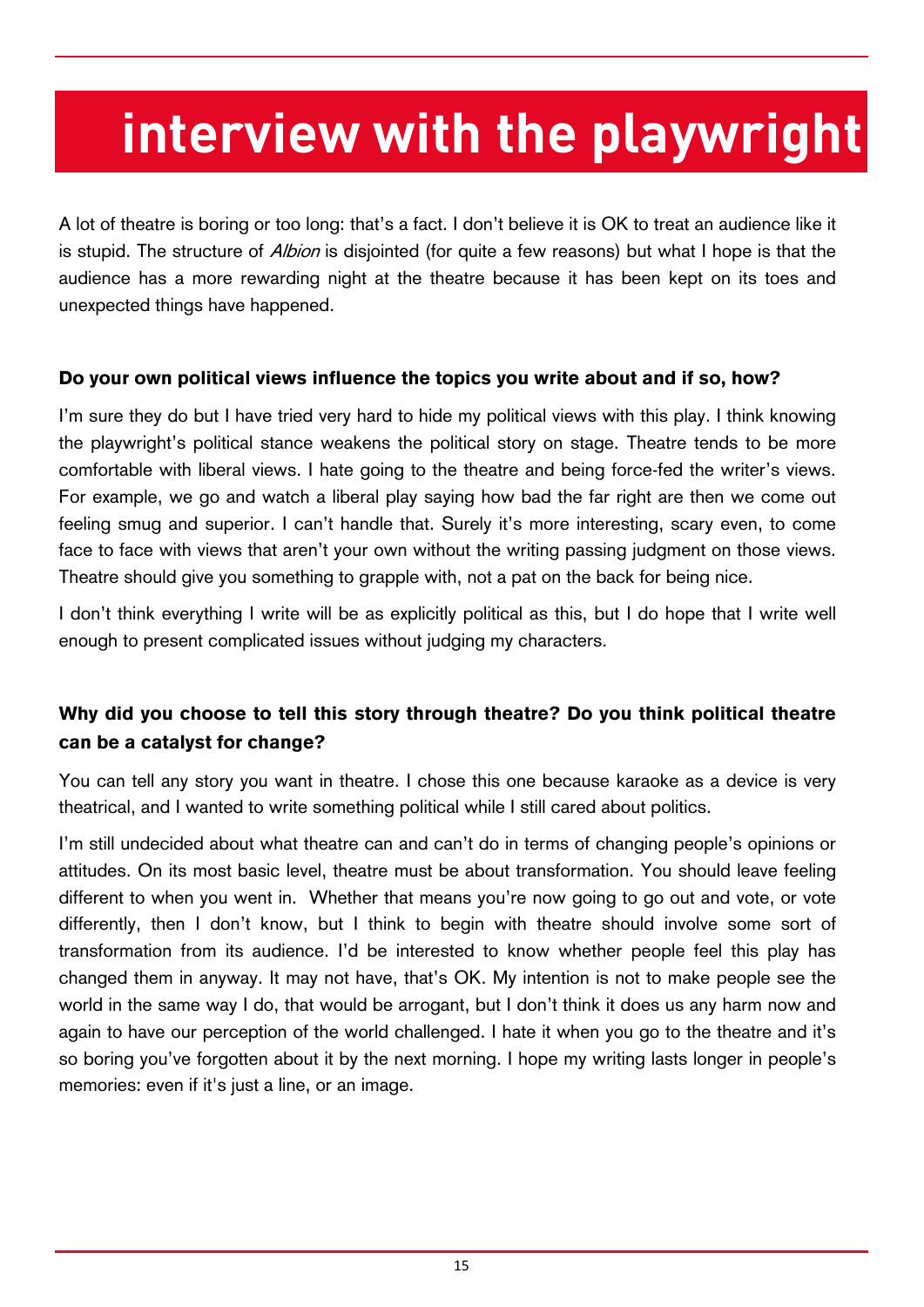### What were the difficulties in writing a play about such a potentially controversial subject?

There were quite a few difficulties. I didn't want to lampoon people in the far right. I believe everyone should have their views heard even if we don't like them. I wanted to examine the underlying issues that may cause people to identify politically with the right. I wanted to ask the question whether the left need to take some responsibility for the increase in right wing groups and views in the UK at the moment.

Lots of the characters say unpleasant things, but it was important not to shy away from them otherwise the play wouldn't be believable. Again, for me it was about looking at the root cause and asking the question, what happens if we censor these views? If we censor those views in the play itself then the play has failed. In the far right itself you get lots of differing opinions and views. Albion seeks to demonstrate these tensions without resorting to making fun of people.

Karaoke plays a big part in the play and pop songs are integrated within the characters' dialogue how and why did you choose this method?

Karaoke provides an outlet, an opportunity to be someone else, and it's a major adrenalin hit. I love it when you go to a pub and see someone who sings the same song every time they go up. There's something very moving about that ritual, and you can often see that it's an important moment in that person's week. We live in an increasingly secular society - people don't congregate and sing hymns so much these days - but people will often congregate and sing at karaoke. These songs seep into our collective consciousness. It's also a world full of rules, rituals and personality. But it has a dark side. People can be quite territorial and the crowds can sometimes be unforgiving. I was once booed off stage, which took a while to recover from.

In terms of storytelling, karaoke is used in several ways throughout the play. The central idea, and starting point, is that when you do karaoke you become an extreme version of you. So it seemed a useful hook on which to hang a story that investigates radicalisation.

I like it when the form of a play acts as a metaphor for its themes. One of the things the far right are very good at is making their message palatable for the mainstream. I'm interested in the notion of dual discourse, which means you will often find quite sinister views wrapped up in a more seductive, palatable message that can often be seen as "reasonable" or "common sense". Far right groups often lure people to their websites with images of cute puppies or patriotic war veterans. The music in the play seeks to mimic the modus operandi of the far right because it lures you in and you can't help but want to sing along.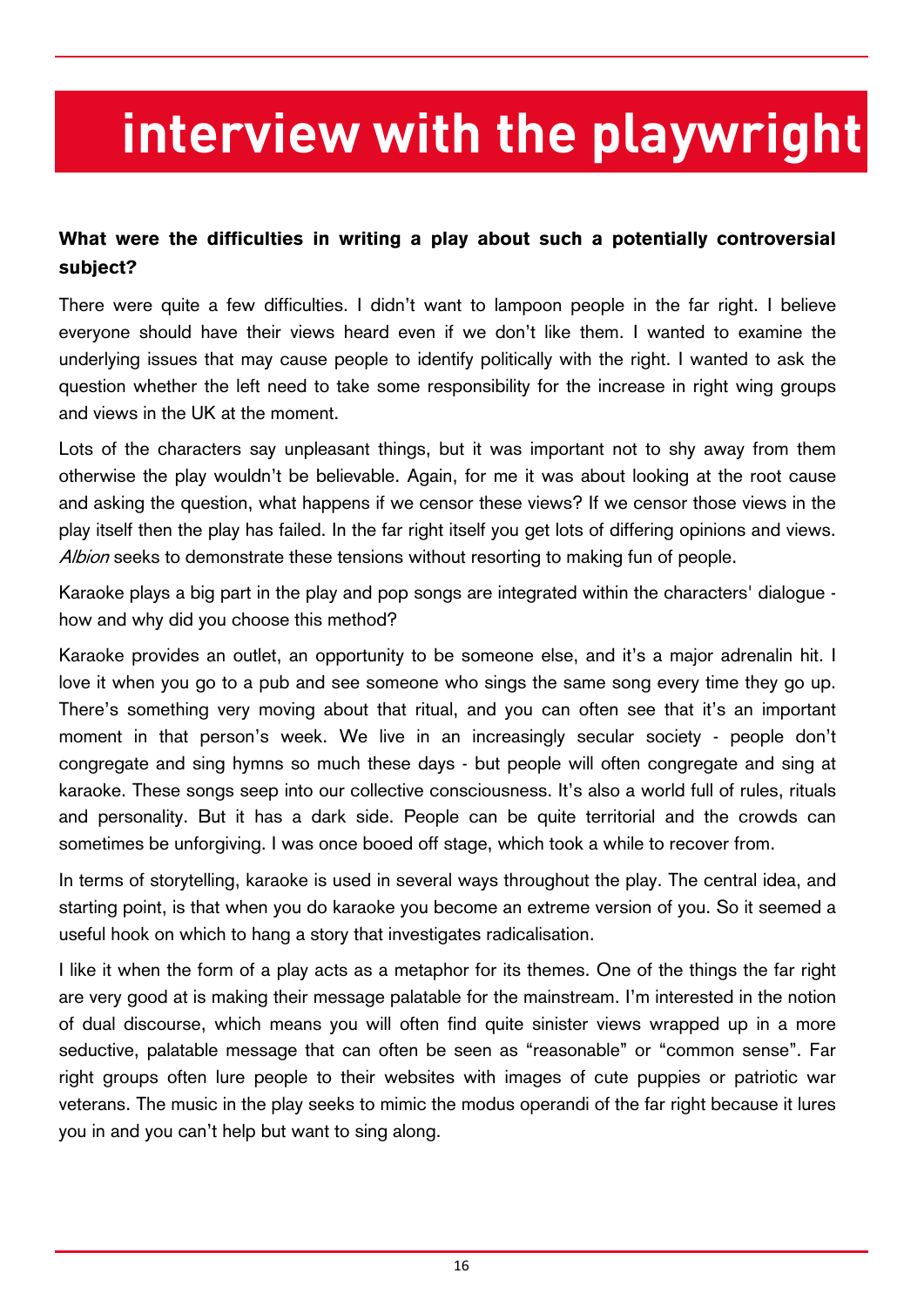#### What role does the writer play during the rehearsal process?

That depends. We were fortunate enough to have a generous amount of research and development so we haven't made major changes to the script during rehearsals. It's important for the writer to hand the play over and let go, so even though I have been in the rehearsal room quite a lot, I have taken a back seat and let the others get on with it. I kept my distance in the first couple of weeks to give the actors a space to discuss the play without needing to moderate their views because I was in the room. It's also about giving them time and space to develop their characters freely without them worrying if they have got it "right" or not.

I offer the odd note now and again and answer questions if they come my way but as far as I'm concerned, Ria's the boss at this point so anything I say or do should go through her. Part of the reason I've been in rehearsals is because I'm enjoying myself so much I'm too excited to stay away.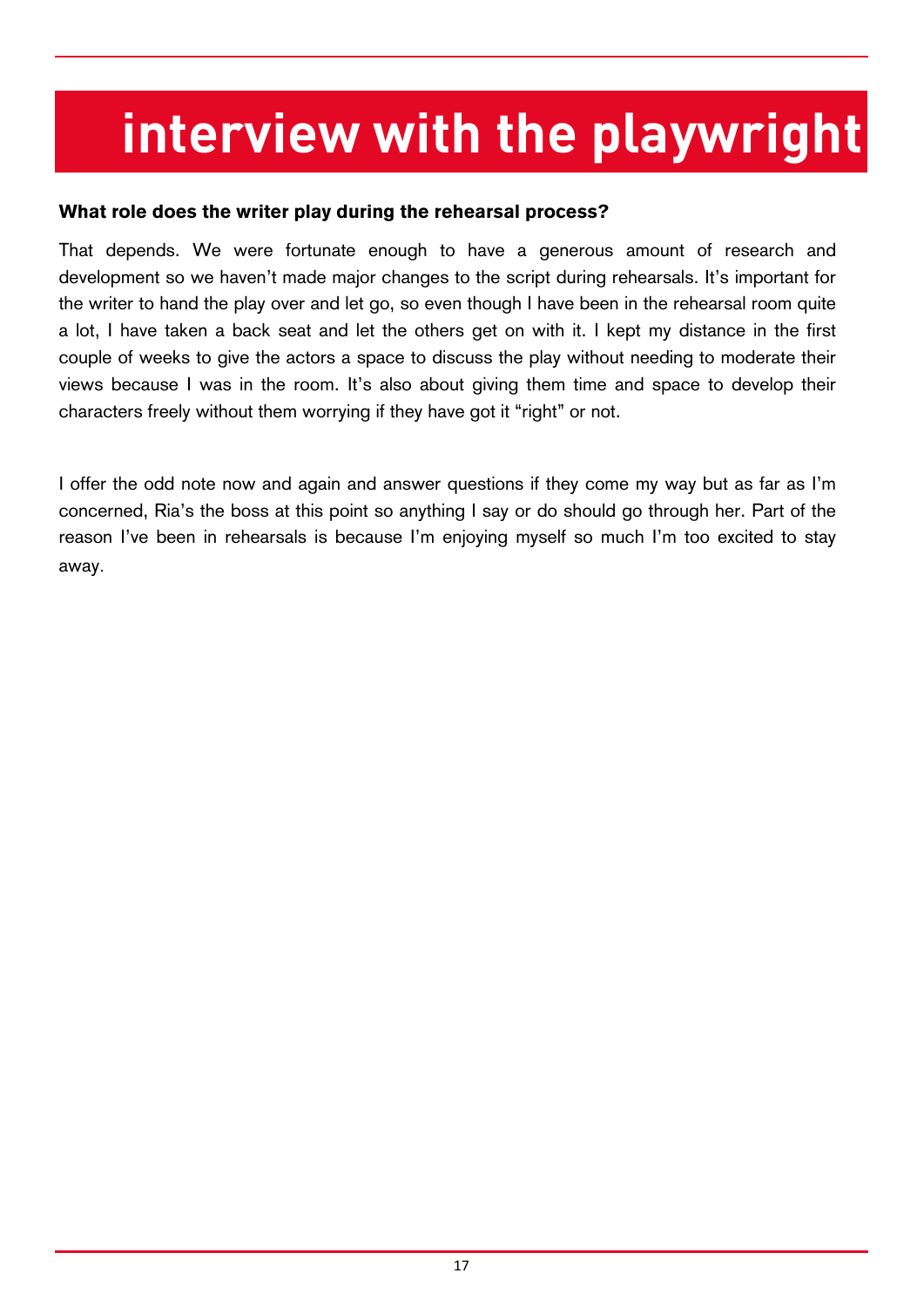# **assistant director interview**

Interview with Roy Alexander Weise, Assistant Director for Albion

### What is the role of an assistant director and what have your main duties been during Albion?

The role of an assistant director is to support the director in every way possible to make their vision come alive. You've got to be like a friend to them (or even like a guide-dog) who is honest, helpful and loyal. A director looks to you to see whether their ideas are working or whack, whether bits of story are clear or not, to see whether you think they way in which they spoke to the mouthy resistant actor was a bit OTT or whether it was okay to be a bit harsh. Now this doesn't mean agreeing with everything. Most good, confident directors like an assistant who isn't afraid to challenge them.

On the more practical side, an assistant's role might include communicating information to other members of the creative team, taking notes on sight lines, doing research about the world in which the play is set and observing the attitude and behaviours of the actors. The fun thing about being an AD is being a spy for the director; if you have a good relationship with an actor sometimes they disclose information about how they're feeling which they might not share whilst working on a scene with other actors or things which might not be blindingly obvious to the director whilst they deal with all the other ten million elements of a production. You pick up on the things that they might feel a bit nervous or unsure about and very cunningly report back to the director so that they can work out a tactical way to make the actor feel safer. As a result the director appears to be a hypersensitive superhuman with the mind of an ancient Greek philosopher and the heart of Mother Teresa. In return you gain the trust of the director and an indepth insight into their experience as well as the satisfaction of knowing that you are contributing to the success of the production.

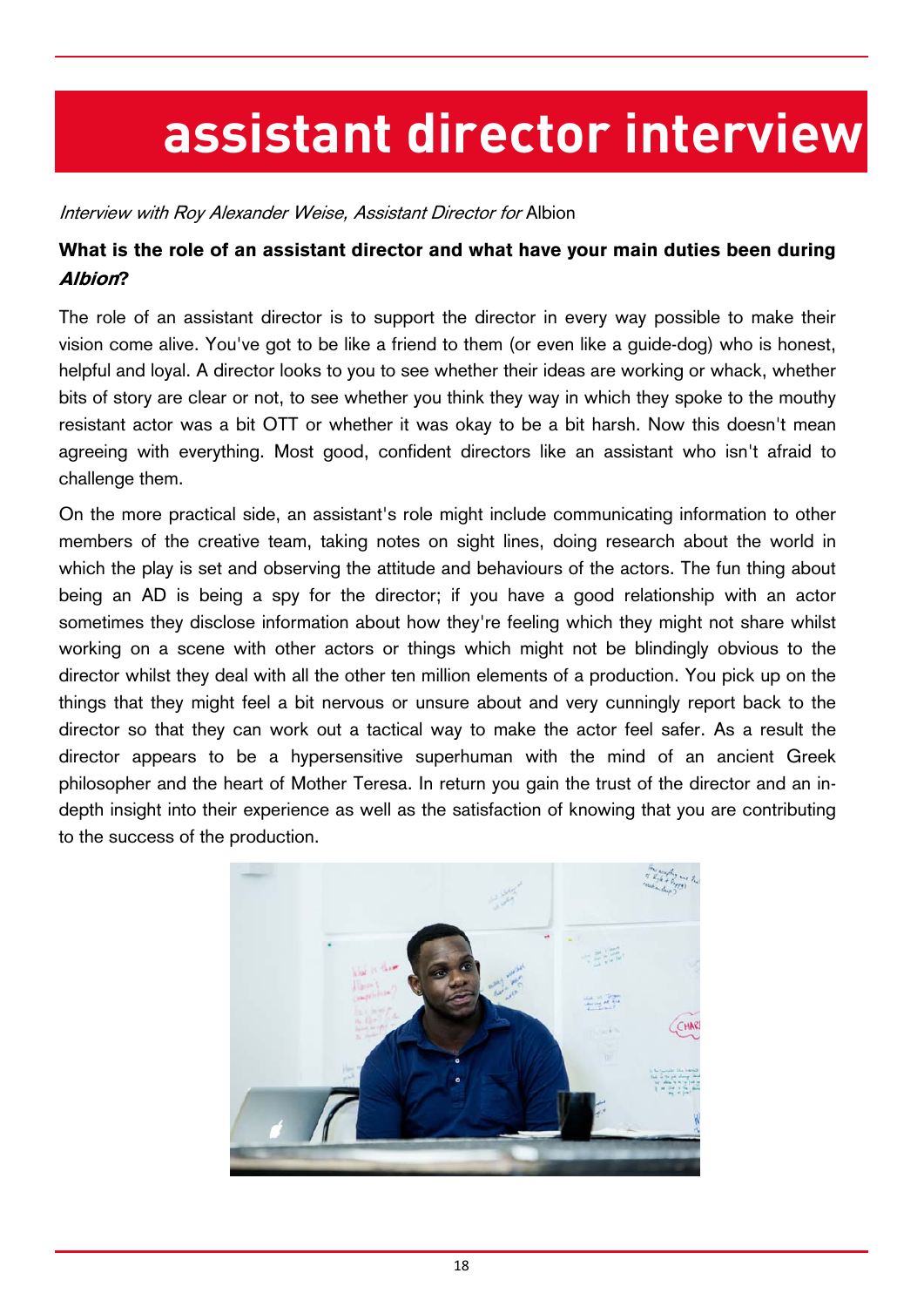# **assistant director interview**

#### What have the challenges been in putting together this production?

Some of the challenges of putting this play together have been working with music underscoring the whole play. We've had to find ways to make the actors feel comfortable with the idea of having music underneath their acting and find ways to make sure that they are always heard. In terms of technical stuff, we have had to make sure that we have a cueing system in place which means that if the actors take longer to say a line they aren't cut off by swelling trumpets or big baselines, as parts of story might get lost and it makes the actor feel really unsteady and feeling rough about missing a cue. So once the actors learnt the songs, the composer and sound designer Dave Price worked tirelessly to put the songs in the right keys for the actors voices, create arrangements of the songs which support the action of the scene and also teach the deputy stage manager, Christine Hollinshead the arrangements so she knows exactly where to cue each moment and where to loop a particular part of a song.

#### Describe a typical day of rehearsal.

A typical day in rehearsal began with the whole company meeting in a circle. We introduce ourselves and tell the group one thing that we love, one thing that we hate and one thing that is great about us. Even though we already know each other we did this right up until the technical rehearsals. This is a game that Ria likes to play to gauge where the actors might be emotionally, how tired they might be, how hungry or how irritable they might be. This always helps you to decide how you might communicate with the actors as a collective and how you'd communicate with them individually.

We would spend some time singing together: sometimes folk songs, pop songs, songs with harmonies, songs with rounds, in small groups, in pairs. We'd spend a little bit of time reading a scene in a circle of chairs, have discussions about the scene and the journey of the characters through the scene. Then we'd get rid of the chairs and give the scene a shape in the space (some people call this blocking). We'd work as quickly through as many scenes as possible with the intention to return to the scene later in the week to look at it in more detail.

At the end of the day Ria would gather the company once again in a circle and give a quick debrief for the day and a brief for the following day. Then it was home time for the actors whilst Ria, Christine and I worked out the actors' call for the next day and put anything in the rehearsal notes which we discovered in rehearsal that the other departments might want to know.

#### What does the play mean to you?

Albion was a very tricky play for me to grasp at first. It's very easy to mistake it as a play that promotes the far right's exploitation of "diversity" and a play that promotes the far right's policies. What the play highlights for me is the fear that develops in people when they endure so much change against their own will. It also communicates several reasons as to why people are prejudiced and racists. But ultimately it highlights how far our governments are from understanding the reality of the working class. Politicians don't live within the deprivation and injustice, they can't empathise with the experience because they have and never will live it. This is something that really concerns me and I believe the lack of understanding defeats the idea of democracy because there is no left-wing political party which actually identifies with the working class because apparently "we're all middle class now". Coming from a working class background I understand the journey of the characters in this play and sometimes empathise against my own will.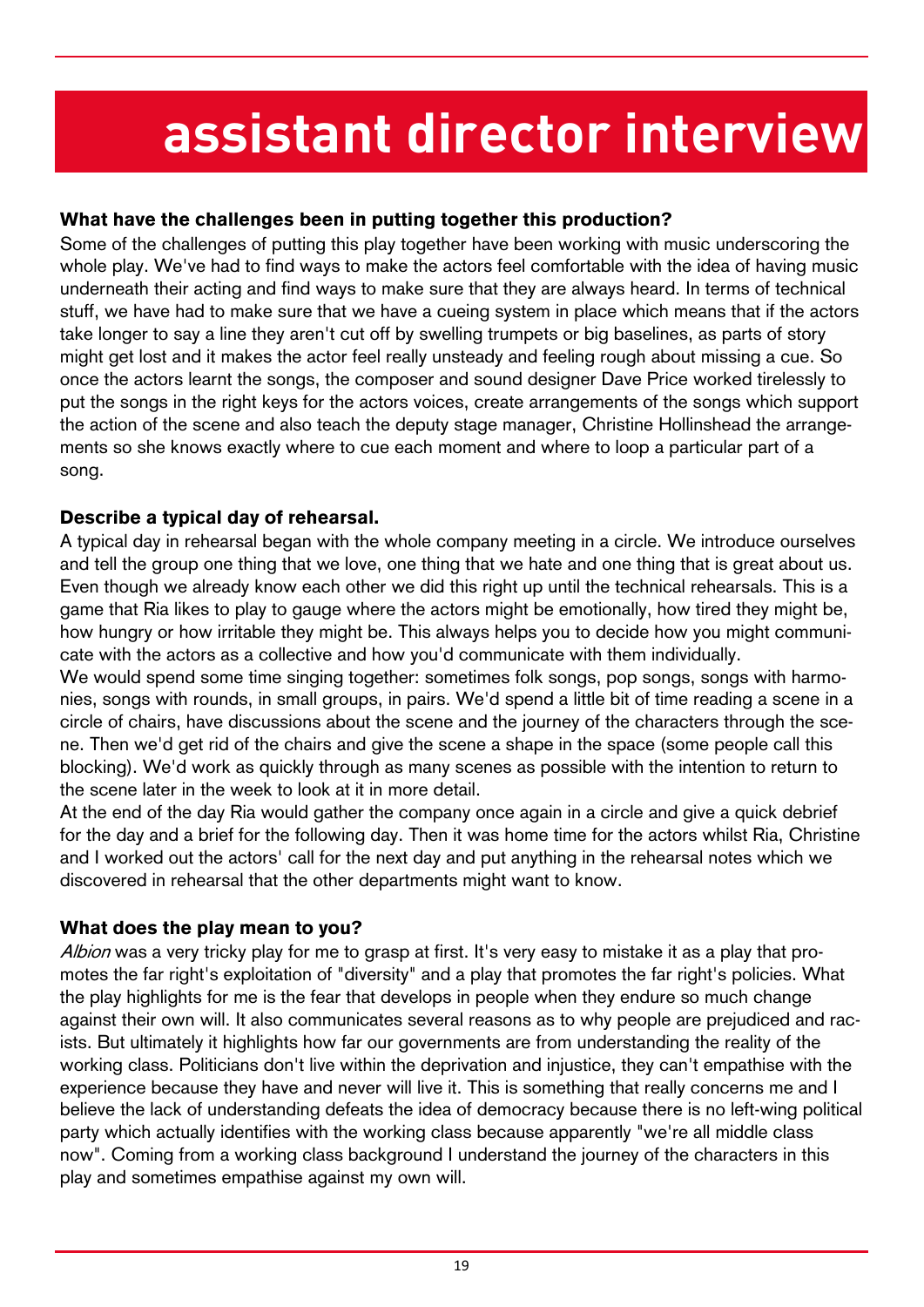# **assistant director interview**

#### What's the most exciting part of your job?

The most exciting part of my job is seeing it all happen. I really believe in this play and it's been incredible to see it come to life from the page. It's also been a privilege to watch Ria Parry, the director work with the actors and the creative team. She keeps her calm but has a great authority in the room. I've certainly learnt loads from her. But more importantly, being assistant director makes you itch to be the captain of the ship and to put all that you have learnt into practice. I guess fantasising about when I will direct something of this scale has been really exciting too.